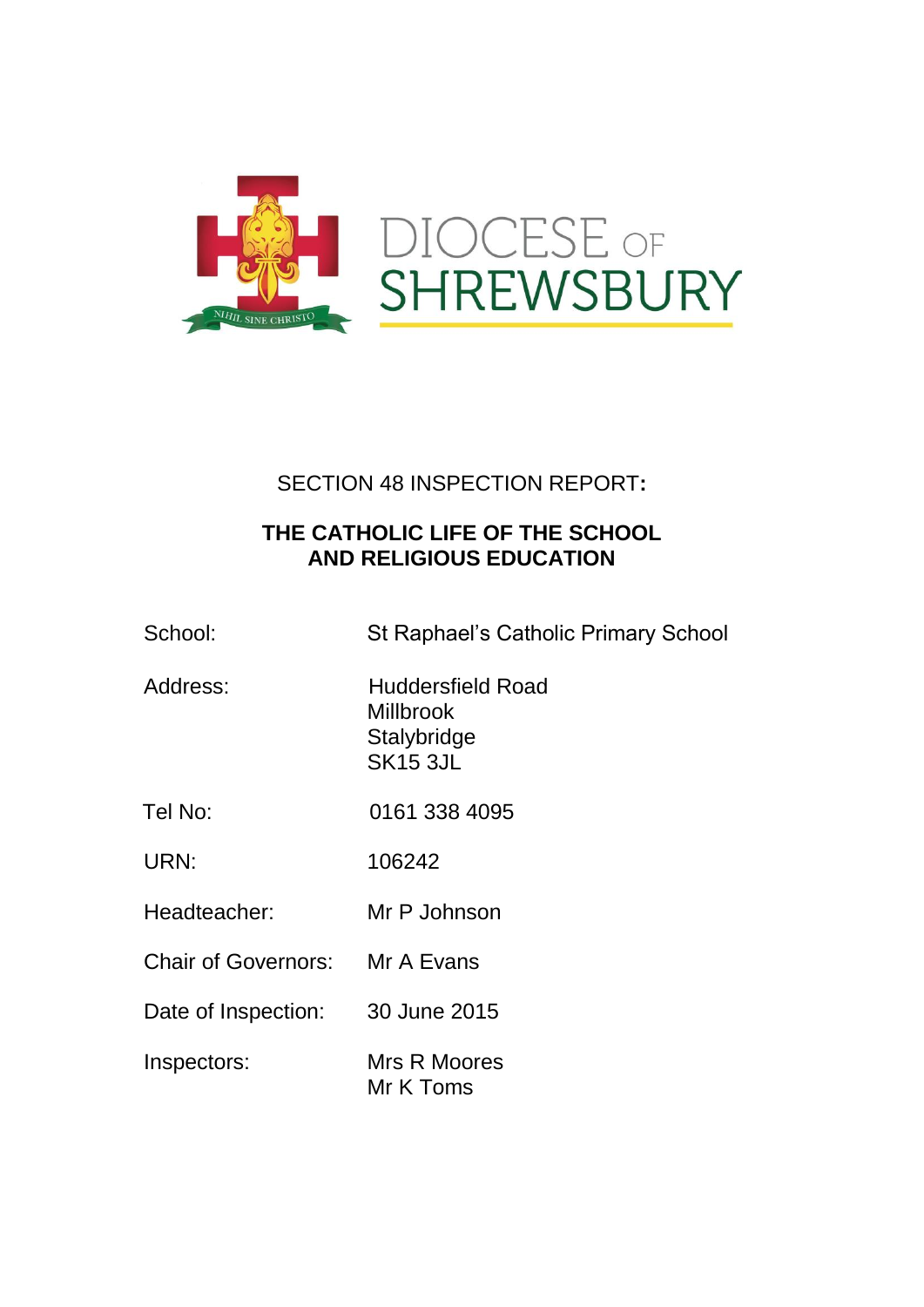# **MISSION STATEMENT**

## "May God's love shine in our lives as we care, share and learn together".

At St. Raphael's Catholic Primary School God is at the heart of everything we do. God's love has made us unique. Each one of us is special. In our daily lives we try to be followers of Jesus Christ. Whatever we do in school we do for the glory of God. We work together as home, school and parish to be a welcoming Catholic community where all may realise their full potential.

God is central to life at St. Raphael's. The pupils and staff strive each day to reflect the mission of our school in every aspect of school life. We value everyone as unique.

At St Raphael's we aim to give everyone the opportunity to 'live life to the full' and develop their full potential. This is promoted through a broad curriculum, extra curriculum experiences and trips and residential visits. Our pupils are made fully aware of Gospel values and they are reflected and celebrated in daily life in school.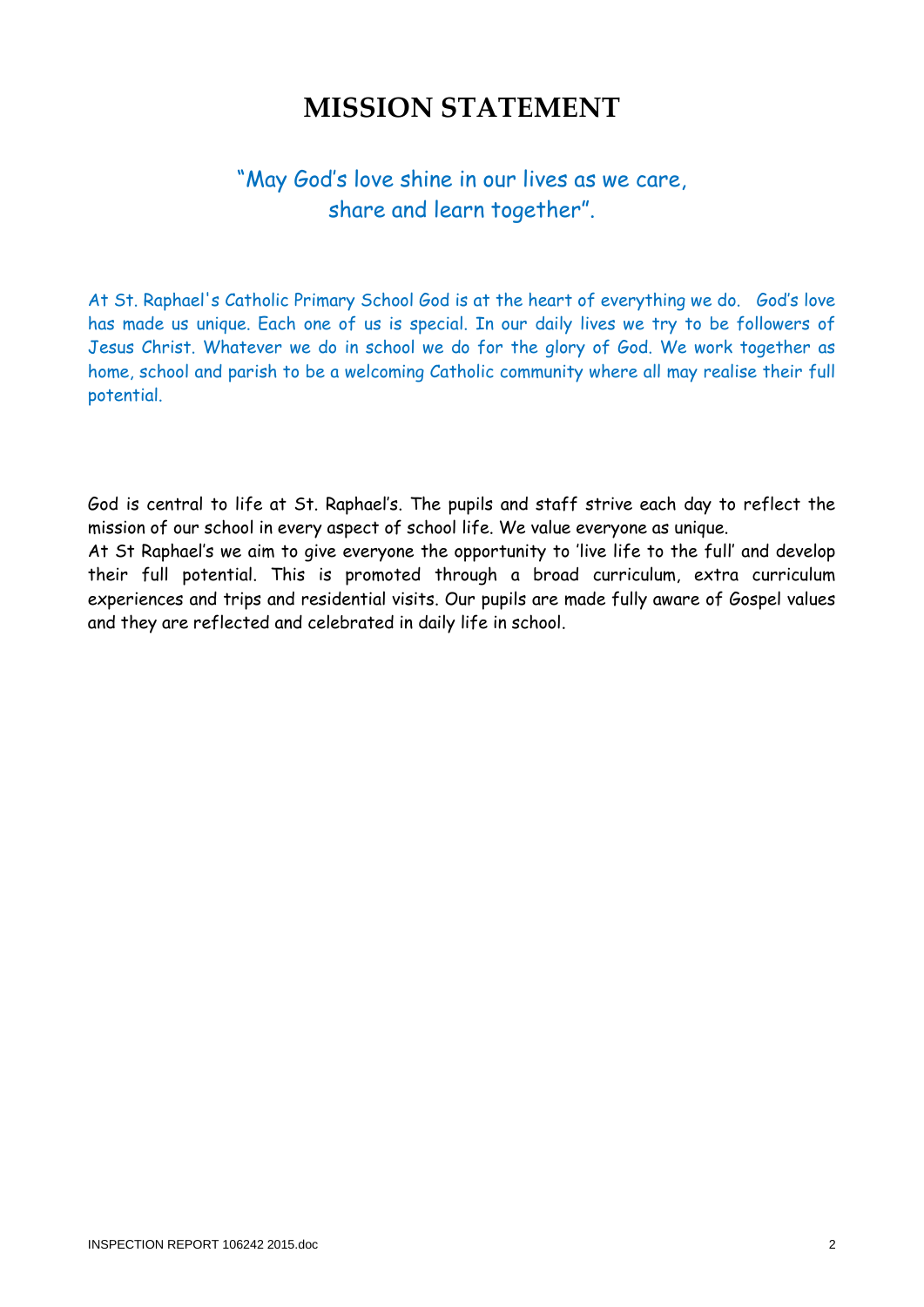## FACTUAL INFORMATION ABOUT THE SCHOOL

| Pupils                                |    | <b>FS</b> | $\sqrt{4}$ | Υ2 | Y3       | Y4 | Y5 | Y6       | Total |
|---------------------------------------|----|-----------|------------|----|----------|----|----|----------|-------|
|                                       | PT | <b>FT</b> |            |    |          |    |    |          |       |
| Number on roll                        | 21 | 29        | 27         | 24 | 25       | 24 | 26 | 23       | 199   |
| Catholics on roll                     | 11 | 16        | 10         | 11 | 9        | 9  | 8  | 12       | 86    |
| Other Christian denomination          | 0  | 4         | 12         | 8  | 13       | 14 | 15 |          | 73    |
| Other faith background                | 0  | 0         |            | 0  |          |    | ົ  | 2        |       |
| No stated religious affiliation       | 8  | 6         |            | 3  | $\Omega$ | 0  |    |          | 23    |
| Number of learners from ethnic groups |    | 2         |            |    |          |    | 3  | 3        | 13    |
|                                       |    |           |            |    |          |    |    |          |       |
| Total on SEN Register                 | 0  |           | 0          | ົ  | 0        |    |    |          | 5     |
| <b>Total with Statements of SEN</b>   |    | 0         | 0          | 0  | 0        |    |    | $\Omega$ | 0     |
| <b>FSM</b>                            | 0  | 6         | 6          | 3  | 3        | 4  | っ  | 3        | 27    |

| vear<br>. academic<br>usions<br>ın<br>last                 | ∙rmanent | --<br>tern<br>IVQ<br><b>IXEC</b> |  |
|------------------------------------------------------------|----------|----------------------------------|--|
| privation<br>Index<br>$\tilde{}$<br>multiple<br>aepi<br>ОТ | .        |                                  |  |

|                                             |              | to which your pupils transferred |              |
|---------------------------------------------|--------------|----------------------------------|--------------|
| PARISHES SERVED BY THE<br><b>SCHOOL</b>     |              | <b>PUPILS TRANSFER</b>           |              |
| Name of Parish                              | No of Pupils | Name of School                   | No of Pupils |
| St Peter's and St Raphael's,<br>Stalybridge | 199          | All Saints Catholic College      |              |
|                                             |              | St Damian's Catholic College     |              |
|                                             |              | <b>Mossley Hollins</b>           | 11           |
|                                             |              | Copley High School               |              |
|                                             |              | West Hill Boys School            |              |

**With reference to Year 6 – the Catholic schools to which your pupils transferred** ┱

| . טו ובאיוויים שם וש         |              |
|------------------------------|--------------|
| Name of School               | No of Pupils |
| All Saints Catholic College  |              |
| St Damian's Catholic College | 2            |
| <b>Mossley Hollins</b>       | 11           |
| Copley High School           |              |
| West Hill Boys School        |              |

| <b>RE TEACHING TIME</b>        |    | FS    | V1   | Υ2    | V?<br>ں ا | Y4    | Y5    | Y6    | Total       |
|--------------------------------|----|-------|------|-------|-----------|-------|-------|-------|-------------|
|                                | דס |       |      |       |           |       |       |       |             |
| Total RE teaching time (Hours) |    |       |      |       |           |       |       |       |             |
|                                |    | hours | hour | hours | hours     | hours | hours | hours | 15 hours 30 |
|                                |    | 10    | 10   | 10    | 15        | 15    | 15    | 15    | mins        |
|                                |    | mins  | mins | mins  | mins      | mins  | mins  | mins  |             |

| <b>STAFFING</b>                               |                | <b>NAME OF SCHOOL</b><br><b>St Raphael's Catholic Primary</b> |    |
|-----------------------------------------------|----------------|---------------------------------------------------------------|----|
| Full-time teachers                            | 9              | Published admission number                                    | 30 |
| Part-time teachers                            |                | Number of classes                                             | 8  |
| Total full-time equivalent                    | 9              | Average class size KS1                                        | 25 |
| Support assistants                            | 9              | Average class size KS2                                        | 25 |
| Percentage of Catholic teachers f.t.e.        | 55%            |                                                               |    |
| How many teachers teach RE (P) f.t.e.         | 9              |                                                               |    |
| Number of teachers with CCRS or equivalent    | າ              |                                                               |    |
| Number of teachers currently undertaking CCRS | $\mathfrak{p}$ |                                                               |    |

| <b>NAME OF SCHOOL</b><br><b>St Raphael's Catholic Primary</b> |    |
|---------------------------------------------------------------|----|
| Published admission number                                    | 30 |
| Number of classes                                             | 8  |
| Average class size KS1                                        | 25 |
| Average class size KS2                                        | 25 |
|                                                               |    |
|                                                               |    |
|                                                               |    |
|                                                               |    |

## **F I N A N C I A L D A T A**

| EXPENDITIVE(E)     | Last financial year<br>2013/14 | <b>Current financial year</b><br>2014/15 | <b>Next financial year</b><br>2015/16 |
|--------------------|--------------------------------|------------------------------------------|---------------------------------------|
| RE.                | £2887                          | £5020                                    | £5000                                 |
| English            | £1674.04                       | £1182.72                                 | £1000                                 |
| <b>Mathematics</b> | £2199.61                       | £7393.30                                 | £1100                                 |
| Science            | £50                            | £58.37                                   | £500                                  |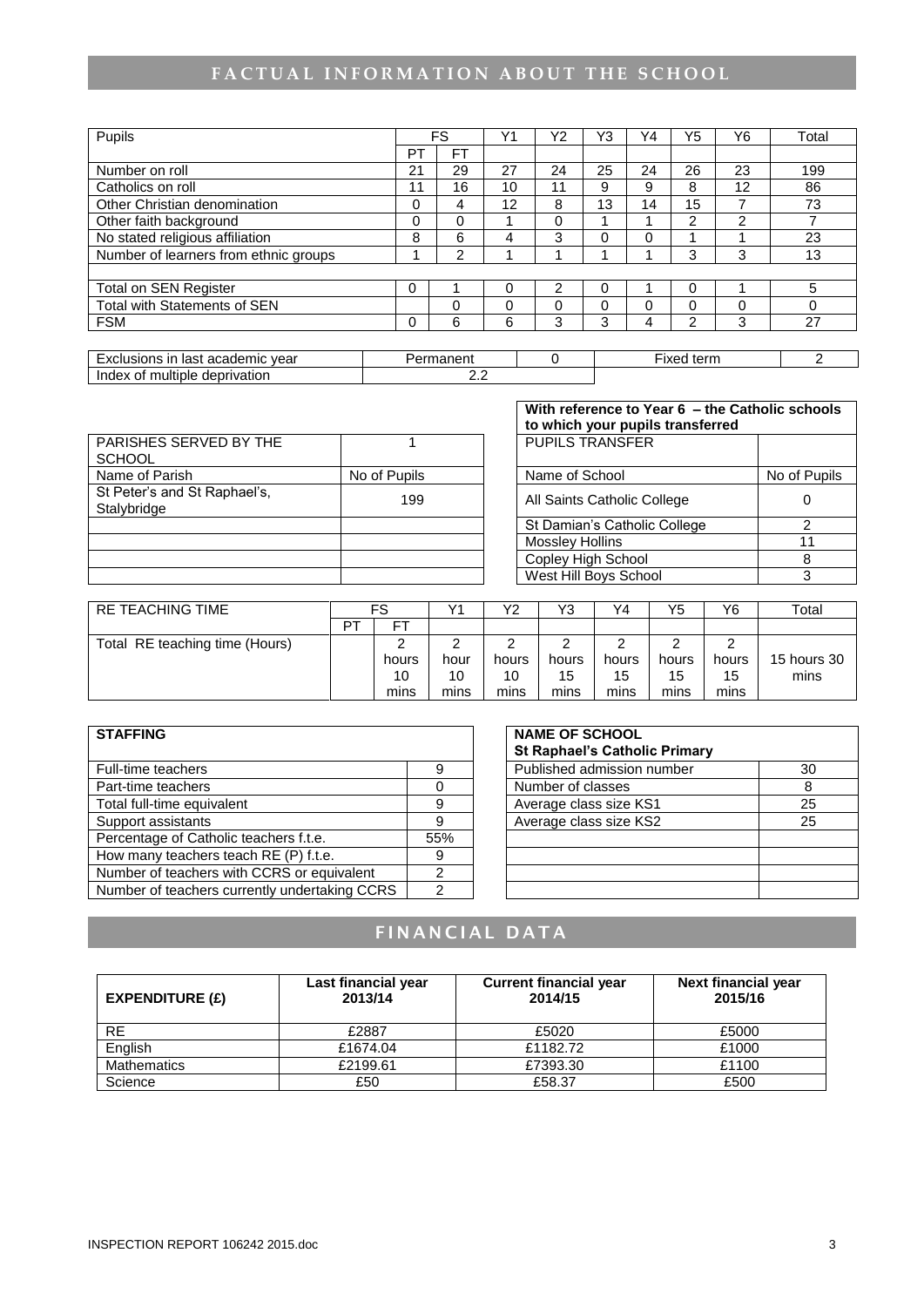### **Key to judgements: Grade 1 is outstanding, grade 2 good, grade 3 requires improvement and grade 4 inadequate**

**Judgement**

#### **OUTCOMES FOR PUPILS 2**

The children of St. Raphael's Catholic Primary School are rightly, very proud of their school and they participate enthusiastically in all aspects of the Catholic life of the school. The older pupils regularly plan and lead a variety of Collective Acts of Worship and they act as exemplary role models for younger pupils. Pupils 'care, share and learn together' and demonstrate a full understanding of the mission and the Mission Statement of the school. They value and respect themselves and all those with whom they come into contact. Everyone benefits from the caring, happy, safe environment of St. Raphael's. The pupils regularly engage with the wider community through their participation in various liturgies including Mass and the Stations of the Cross. They also contribute generously to local and international charities including CAFOD and the Wellspring Centre. The children see themselves as a 'community of very different people' and they show a wonderful capacity for praise, celebration and forgiveness, which is regularly demonstrated in their everyday talk and actions both inside and outside of the classroom. A wide range of opportunities for reflection is provided through classroom prayers, retreats and Lenten and Advent liturgies. The children participate in such activities reverently and appropriately.

Standards of attainment in Religious Education are above average, for many of the pupils, at the end of both key stages and results show an upward trend. Support is given to those pupils who have particular needs and teachers plan thoroughly for all abilities.

Assessment procedures are becoming more rigorous and much work has been done to improve assessment since the last inspection. During lessons, observed by the inspectors, children demonstrated very good religious literacy. This was particularly evident in a KS1 lesson, where the children spoke confidently and accurately about the difference between apostleship and discipleship. Pupils enjoy their Religious Education lessons. They spoke enthusiastically to inspectors about the wide range of experiences provided within lessons.

Pupils' behaviour is excellent and the relationships of all those within the community of St. Raphael's are affirming. Collective Worship contributes significantly to the spiritual and moral development of all pupils. Pupils are becoming confident and active in planning and leading prayer and worship, and opportunities are being provided for pupils to actively respond to these liturgies.

### **LEADERS AND MANAGERS 2**

All leaders and managers work very effectively together as a team. They have given priority to the areas identified as requiring action from the last inspection.

The School Development Plan accurately reflects the current needs of the school and demonstrates that the Headteacher, ably supported by the very effective new-to-role Religious Education Leader and the Governing Body, has developed robust systems for monitoring, promoting and evaluating the Catholic life of the school.

Governors are actively involved in monitoring standards in Religious Education and they are very appreciative of the Diocese's involvement in recent training opportunities. There is a nominated Religious Education Governor who regularly meets with the Religious Education Leader to review progress, consider next steps for improvement and consider training needs. The school is well supported by the Parish Priest who speaks highly of the involvement of school and families in First Sacraments and of the pupils' participation in and knowledge of liturgy.

The governors are very appreciative of the exemplary role-modelling provided by all school staff, especially the Headteacher. This was also seen as a significant strength by parents. The leadership of the school is united in its drive to improve the school further by ensuring the continued focus on good quality training and development for all staff. A number of staff are already studying for their Catholic Certificate in Religious Studies and other Catholic leadership qualifications. The Religious Education Leader provides excellent support for less experienced staff and staff who do not have a Catholic background. This is fully appreciated. The school is in a very strong position to sustain continued improvement.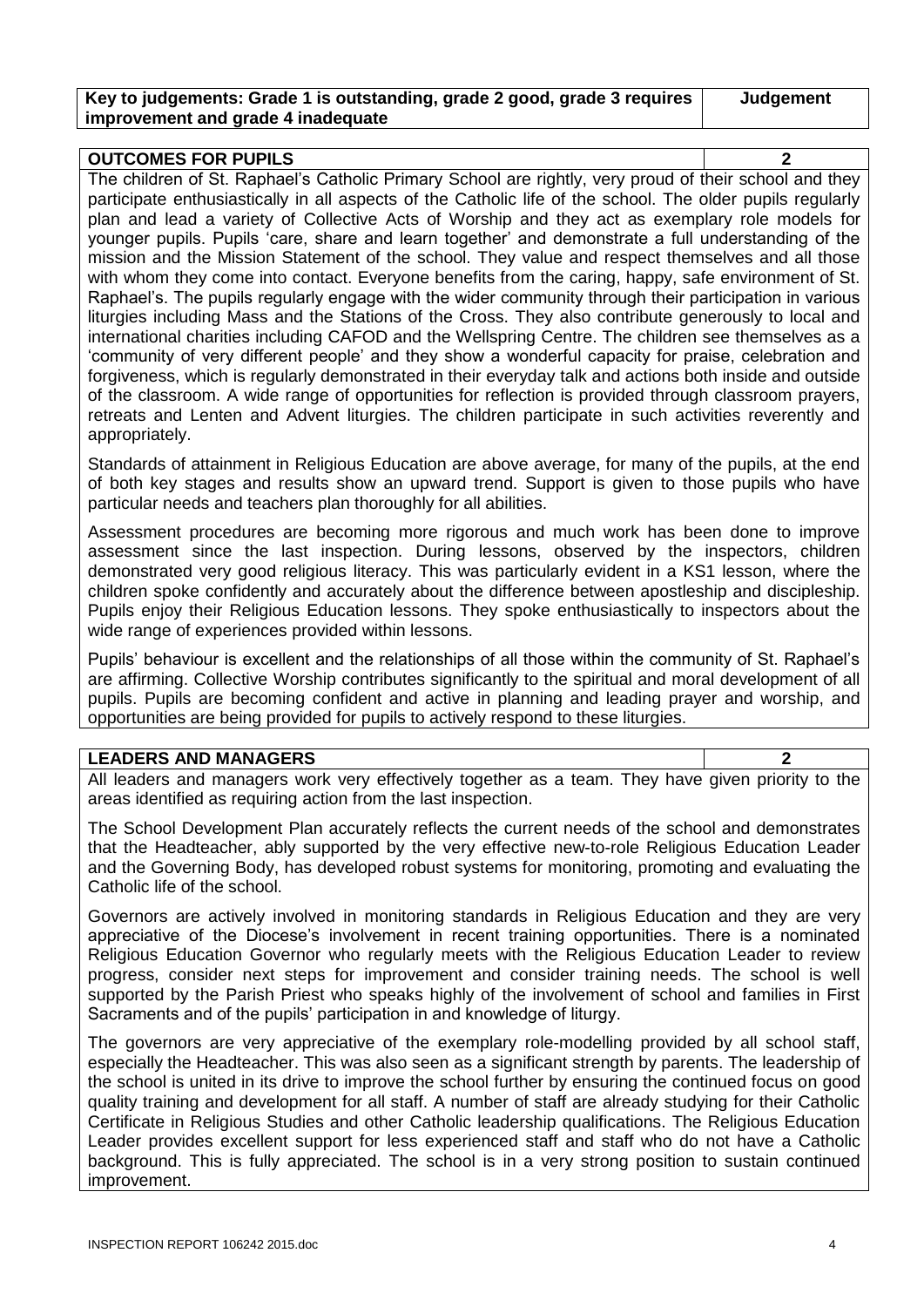| <b>PROVISION</b>                                                                                           |  |
|------------------------------------------------------------------------------------------------------------|--|
| All teaching observed was at least good with some being outstanding. Teaching was purposeful and           |  |
| well planned ensuring that pupils enjoyed learning and made good progress within lessons. In the best      |  |
| teaching, questioning was particularly skillful and enabled pupils to reflect carefully on their learning. |  |
| Most planning showed clear evidence of the range of learning that is taken into account when               |  |
| choosing activities best suited to the learning objectives.                                                |  |

A range of teaching styles and strategies were observed by Inspectors and most lessons were pacy and highly engaging. Technology was used very effectively in most lessons and teachers clearly had very high expectations of all pupils in terms of standards of work and of behaviour. Marking and feedback in books appears to be very effective, with evidence of children's response time being embedded in teachers' practice. Throughout most lessons teachers utilised assessment opportunities effectively and celebrated achievement. The teaching and learning environment witnessed in all classrooms was very affirming and respectful of the dignity of all. Generally, teaching assistants were involved in the planning and the delivery of lessons and the school is working on making the deployment of such staff even more effective.

The Religious Education curriculum provided by the school meets Diocesan requirements. The creative and enriching curriculum is very effective in promoting pupils' learning and provides fully for the needs of all pupils. Sufficient focus is given to other cultures and faiths, enabling the children to grow in the understanding of the diversity of our world and to understand their mission within it.

Resources are of a very good quality and staff use a variety of engaging activities to promote effective learning. Parents are kept fully informed of what their child is learning in Religious Education through regular newsletters and half-termly overviews of topics being covered. Parents report that they are kept well informed about their children's progress. One parent also noted that 'any worries are quickly dealt with and my child adores her friends and teachers.'

Collective Worship, including the praying of the Angelus is becoming a real strength within the school. Parents and parishioners are welcome at school Masses and liturgical celebrations that take place throughout the year.

### **OVERALL EFFECTIVENESS 2**

St. Raphael's Catholic Primary is a good school with many outstanding features, most notably its wonderful relationships and exceptionally well-behaved pupils. It is a very happy and affirming community, 'where everyone is made to feel valued' and the children truly walk in the 'footsteps of Jesus'. Pupils and staff enjoy their Religious Education lessons and the Mission Statement is fully lived out in the day-to-day running of the school. The Headteacher, and recently appointed Religious Education Leader, have worked hard, supported by all staff, governors, pupils and parents to improve the school since its last inspection and to raise standards. Everyone is to be commended for their hard work and dedication. The school is now in a strong position to sustain improvement.

### **What the school could do to improve further**

- Increase pupil involvement in, and response to, the many opportunities provided for Collective Worship
- Embed new initiatives and measure their impact on pupils' learning experiences and achievement
- Develop the profile given to professional development training, especially for less experienced staff